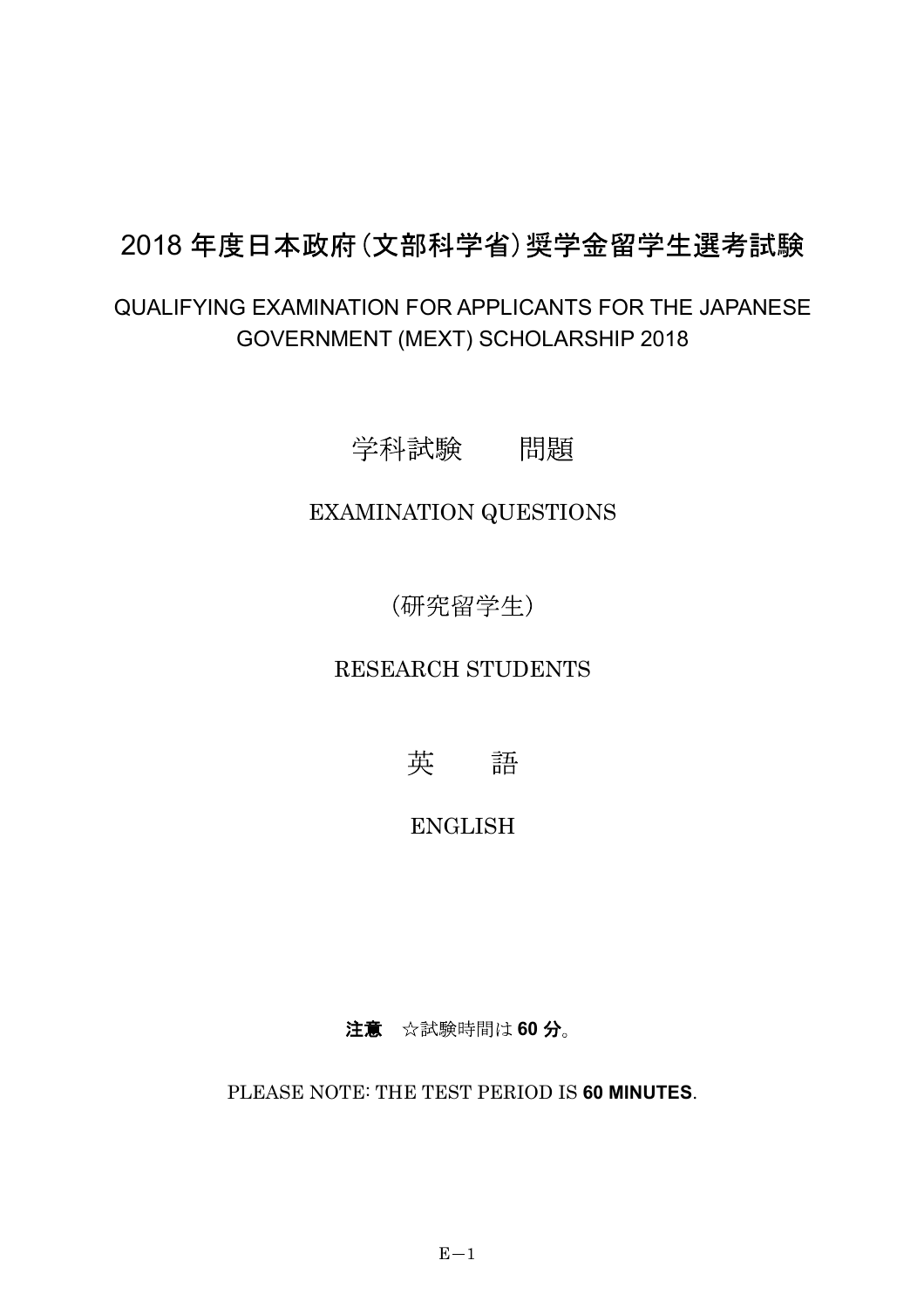(2018)

|                | Nationality | No.                                                            |       |  |
|----------------|-------------|----------------------------------------------------------------|-------|--|
| <b>ENGLISH</b> | Name        | (Please print your full name,<br>underlining your family name) | Marks |  |

#### Choose the word or phrase that best completes each sentence. I

| $\mathbf 1$    | Alice had to (<br>) how to solve her financial problems.                                                              |                                                   |                                                                   |                                                                            |  |  |
|----------------|-----------------------------------------------------------------------------------------------------------------------|---------------------------------------------------|-------------------------------------------------------------------|----------------------------------------------------------------------------|--|--|
|                | A clear out                                                                                                           |                                                   | B figure out C make up with D suffer from                         |                                                                            |  |  |
| $\overline{2}$ | $\mathcal{L}$<br>We should emphasize that our skin cream contains only natural (                                      |                                                   |                                                                   |                                                                            |  |  |
|                | A aspects                                                                                                             | B flavors                                         | C genetics                                                        | ingredients<br>D                                                           |  |  |
| 3              | ) aware of<br>As my son and I journeyed down the path to our car, I was (                                             |                                                   |                                                                   |                                                                            |  |  |
|                | the dangers of the icy path.                                                                                          |                                                   |                                                                   |                                                                            |  |  |
|                |                                                                                                                       | A earnestly B inadvertently C keenly              |                                                                   | slowly<br>D                                                                |  |  |
| 4              | reach the airport.                                                                                                    | If you have a smartphone, you can check in well ( |                                                                   | ), long before you                                                         |  |  |
|                | A at first                                                                                                            | B for now                                         | C in advance                                                      | D<br>on time                                                               |  |  |
| 5              | ) of genetic engineering, the time required for the evolution<br>With the (<br>of new species may literally collapse. |                                                   |                                                                   |                                                                            |  |  |
|                | A advent                                                                                                              | $\mathbf{B}$                                      | departure C heyday                                                | D prime time                                                               |  |  |
| 6              | $\overline{(}$                                                                                                        | ) heavy penalties.                                |                                                                   | It is important to know whether there is a cancellation charge in order to |  |  |
|                | A accept                                                                                                              | avoid<br>$\mathbf{B}$                             | C request                                                         | risk<br>D                                                                  |  |  |
| 7              |                                                                                                                       | storeowner decided not to call the police.        | The boy was caught stealing food from the store, but seeing his ( | $)$ the                                                                    |  |  |
|                |                                                                                                                       | A arrogance B impudence                           | $\mathcal{C}$<br>morality                                         | D<br>remorse                                                               |  |  |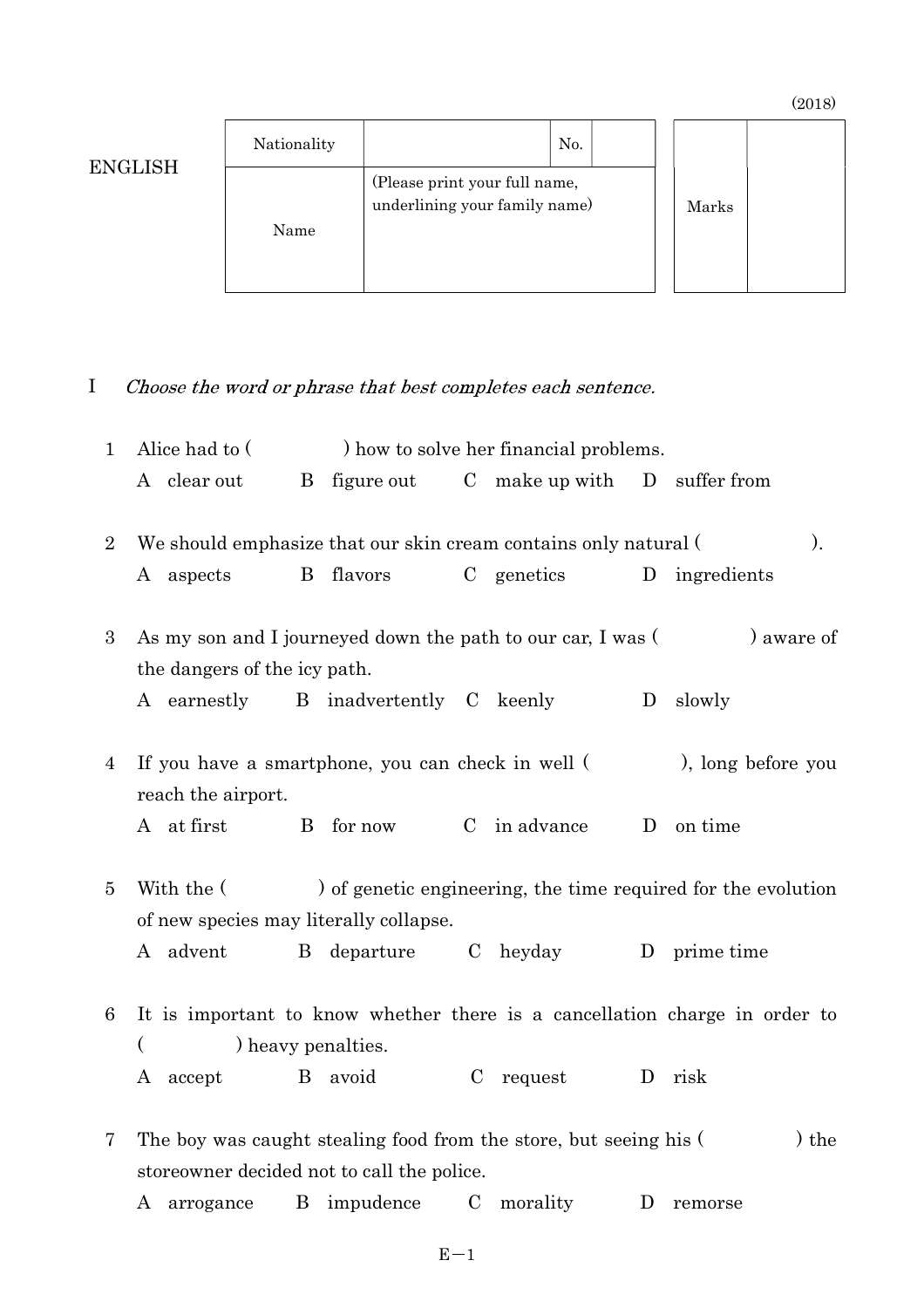- 8 You should protect your wireless network with an encryption or password to ( ) unauthorized access. A deter B dispute C negotiate D reveal
- 9 Using this video conference system, our students can get answers from experts who, because of time and distance, would otherwise be  $($ ). A impossible B inaccessible C inappropriate D incapable
- 10 In this brainstorming session you are encouraged to share your ideas with other participants; the chairperson is the leader and  $($ ) of the session. A contender B dictator C facilitator D terminator
- $\mathbf{I}$ Choose the word or phrase that best completes each sentence.

| $\mathbf{1}$   |                                                                                                                                                                                                                 | Ten days (<br>) the disaster, the local government released a preliminary |               |         |   |                                                                        |  |  |
|----------------|-----------------------------------------------------------------------------------------------------------------------------------------------------------------------------------------------------------------|---------------------------------------------------------------------------|---------------|---------|---|------------------------------------------------------------------------|--|--|
|                |                                                                                                                                                                                                                 | report on the situation.                                                  |               |         |   |                                                                        |  |  |
|                | A after                                                                                                                                                                                                         | B forward                                                                 | $\mathbf C$   | later   | D | on                                                                     |  |  |
| $\overline{2}$ | The foliage emerges purple in the spring but (<br>progresses.                                                                                                                                                   |                                                                           |               |         |   | ) green as the season                                                  |  |  |
|                | A adjusts                                                                                                                                                                                                       | B signals                                                                 | $\mathcal{C}$ | takes   | D | turns                                                                  |  |  |
| 3              |                                                                                                                                                                                                                 |                                                                           |               |         |   | ) you be unable to attend the meeting, please let us know by tomorrow. |  |  |
|                | Could<br>B<br>A                                                                                                                                                                                                 | May                                                                       | $\mathbf C$   | Should  | D | Will                                                                   |  |  |
| $\overline{4}$ |                                                                                                                                                                                                                 | ) you are leaving so early? It's only six o'clock. Have dinner with us!   |               |         |   |                                                                        |  |  |
|                | How about<br>A                                                                                                                                                                                                  | B How come                                                                |               | $C$ Why | D | Why not                                                                |  |  |
| 5              | The professor (<br>) as a founder of modern chemistry in this country, and<br>her research and theories changed the way we think about ourselves.<br>B is referred C is referred to D refers to<br>A has refers |                                                                           |               |         |   |                                                                        |  |  |
|                |                                                                                                                                                                                                                 |                                                                           |               |         |   |                                                                        |  |  |
|                | 6 All sea salts are produced in shallow beds (                                                                                                                                                                  |                                                                           |               |         |   | ) salt is deposited by the                                             |  |  |

ebbing tide and most of the remaining moisture is evaporated by sun and wind.

A that B where C which D whose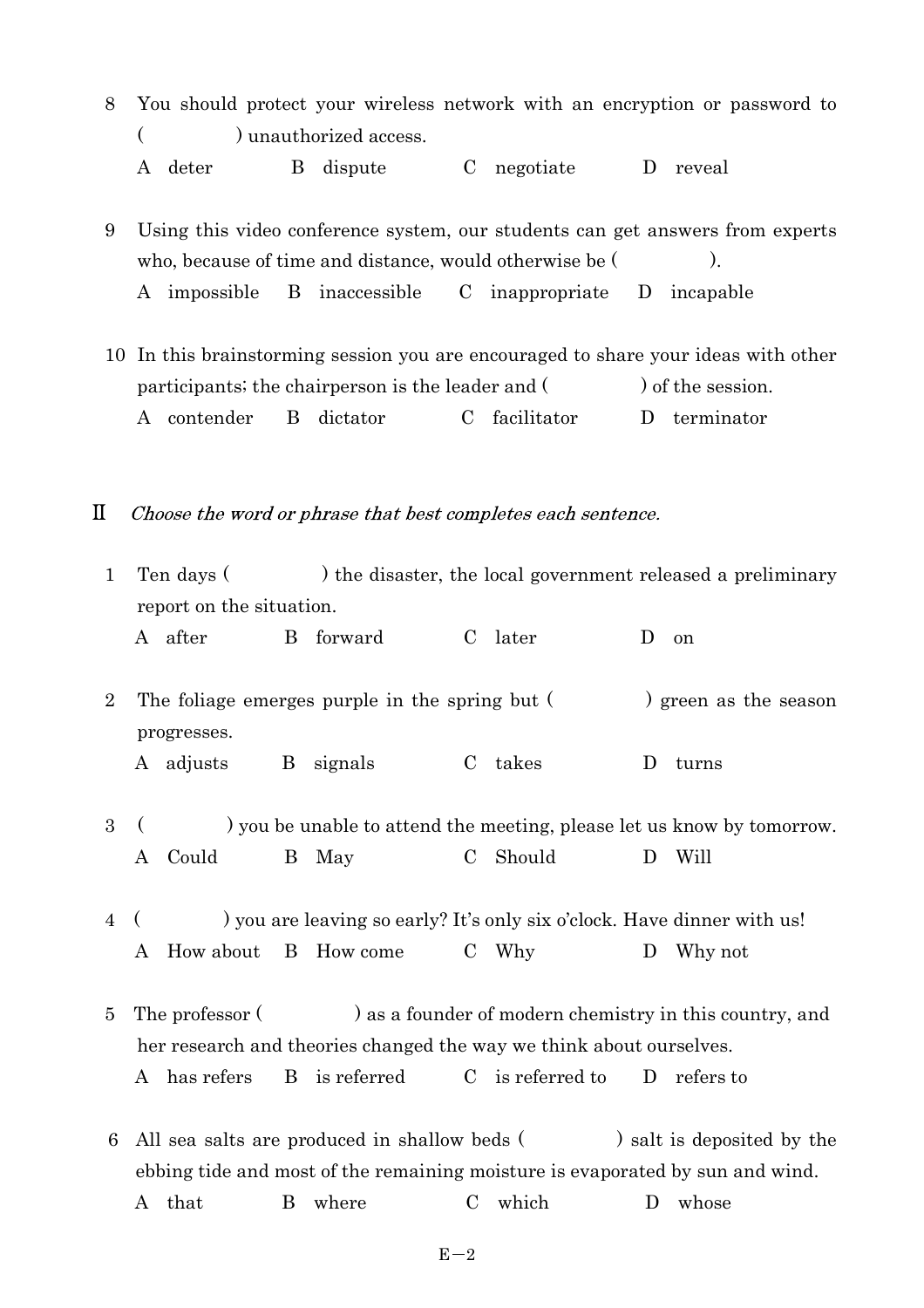| 7  |             | I think (                                                 | ) you to let him stay on here. |                                                                                |  |  |
|----|-------------|-----------------------------------------------------------|--------------------------------|--------------------------------------------------------------------------------|--|--|
|    |             | A it's so generous for                                    |                                | B it's so generous of                                                          |  |  |
|    | C           | there's so generous for                                   |                                | D there's so generous of                                                       |  |  |
| 8  |             | I expect you (                                            |                                | ) this assignment by next week.                                                |  |  |
|    |             | A remembering finishing                                   | B.                             | remembering to finish                                                          |  |  |
|    | $\mathbf C$ | to remember finishing                                     |                                | D to remember to finish                                                        |  |  |
| 9  |             | Excuse me, I have a traveler's check. Is it possible to ( |                                | ) here?                                                                        |  |  |
|    |             | A caused it cashed                                        | B                              | got it cashing                                                                 |  |  |
|    |             | have it cashed                                            | D                              | made it cashing                                                                |  |  |
| 10 |             |                                                           |                                | Switzerland has lots of mountains, but they are now less densely equipped with |  |  |
|    |             | skiers' dormitories than (                                | ).                             |                                                                                |  |  |
|    |             | A France and Austria                                      |                                | B of France and Austria                                                        |  |  |

C that of France and Austria D those of France and Austria

III In the following paragraphs, one of the underlined parts is grammatically incorrect. Choose the incorrect part.

- 1 A touch of red in the cheeks can give you an appealing healthy glow. A But a faces that's too rosy is perceived by many as unhealthy  $\beta$  a common belief being it's a sign your blood pressure's up.  $C$  Is this really the case?  $D$  Cardiologist Professor Garry Jennings says there are dozens of causes of red faces, but high blood pressure's "not really on the list."
- 2 Schools participating in a "surf therapy" program say taking to the waves is producing significant improvements in students' anxiety levels. A The program is aimed at students who struggle to engagement in schooling. B School Principal Melanie Clarke said she had seen a marked change in the students' mental well-being. C We've noticed a greater focus in the classroom, p and we've noticed resilience in situations which previously would have affected students," she said.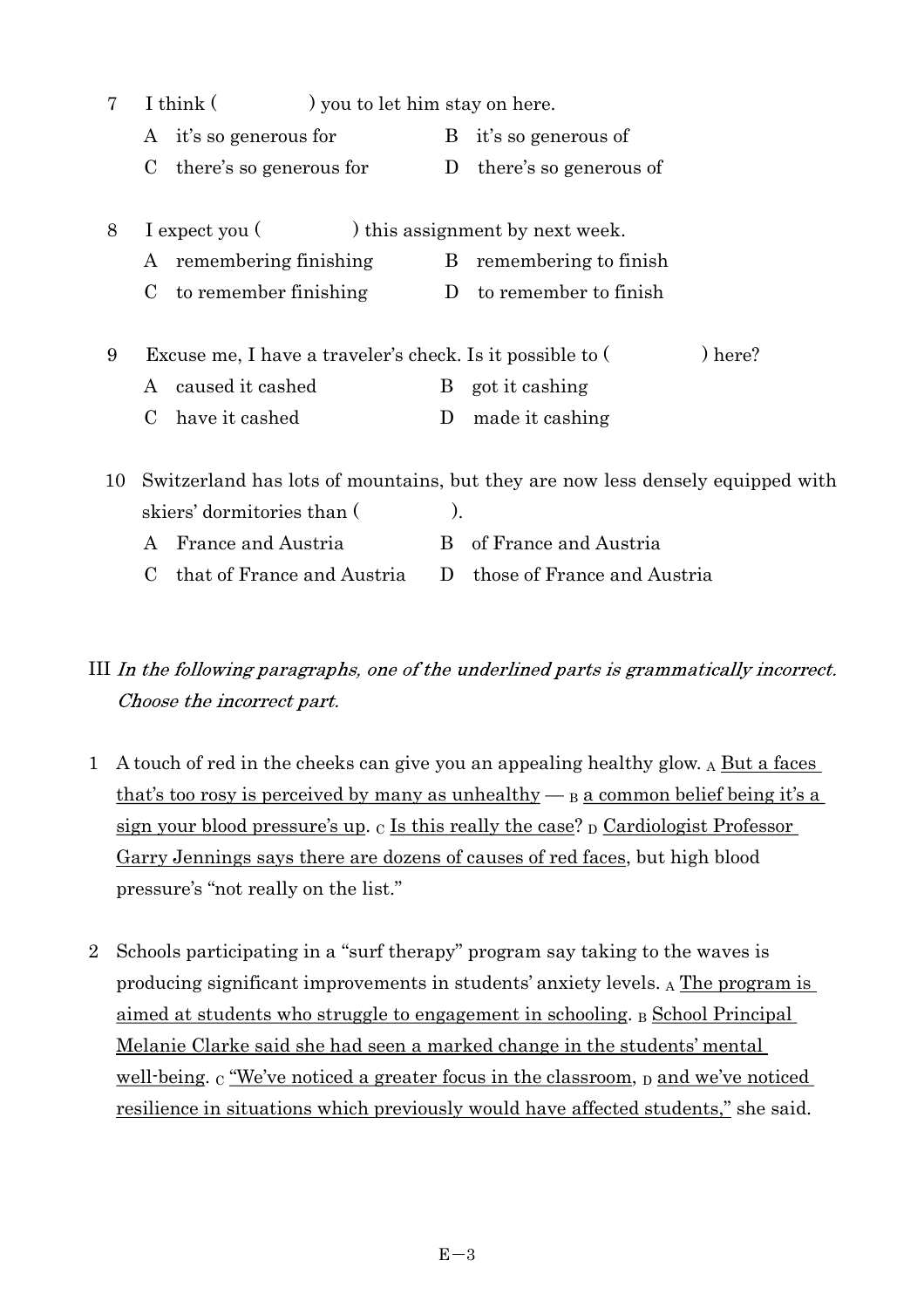- 3 A A researcher has been awarded one of science's highest honors for his work on needle-free vaccines. B Professor Mark Kendall recently win the award for his "nanopatch" technology. C The "nanopatch" will revolutionize immunization, delivering vaccines through the upper layers of the skin.  $<sub>D</sub>$  Professor Kendall said</sub> the "nanopatch" was pain free and could relegate the 160-year-old needle and syringe to history.
- 4 A If you stop to tie your shoe on a corner in Camden, New Jersey, B there's a chance the city's police force can see exactly what you are doing. c With surveillance cameras everywhere, the police are relying on technology to fight crime more than ever before.  $D$  And one tool in particular is exploding in popularity: robot.
- $5$  A  $\AA$  "supermoon" occurs when the moon becomes full on the same night as its perigee,  $B$  which is the point in the moon's orbit when it is closest to Earth.  $C$  The term is borrow from the pseudoscience of astrology but has been adopted by popular culture and astronomers.  $\beta$  "Supermoons" generally appear to be 14% bigger and 30% brighter than other full moons.
- $6$  A It is not uncommon to come home after a long day at work or school and relax while reading an e-book or watching television. B Lately, however, scientists have been cautioning against using light-emitting devices before bed. Why?  $\mathbf c$  The light from our devices has a higher concentration of blue light to natural light  $-$  p and blue light affects levels of the sleep-inducing hormone melatonin more than any other color in the spectrum.
- $7 \text{ A}$  The market for wrist-worn fitness devices, known as "wearables," is cooling. With recent reports of profits dipping and sales numbers not being great, B a narrative has emerged over the last few weeks that "wearables" will soon be died.  $\alpha$  There's some truth to that, though in reality,  $\bar{p}$  it just means that the industry is changing to meet new consumer demands.
- 8 A If you are experiencing despair or grief, get out of the house.  $\beta$  Go for the walk. C Surround yourself with the people you love.  $D$  Pause, if you can, to take stock of the good things in your life. Doing so will lessen some of the overwhelmingness that you are feeling.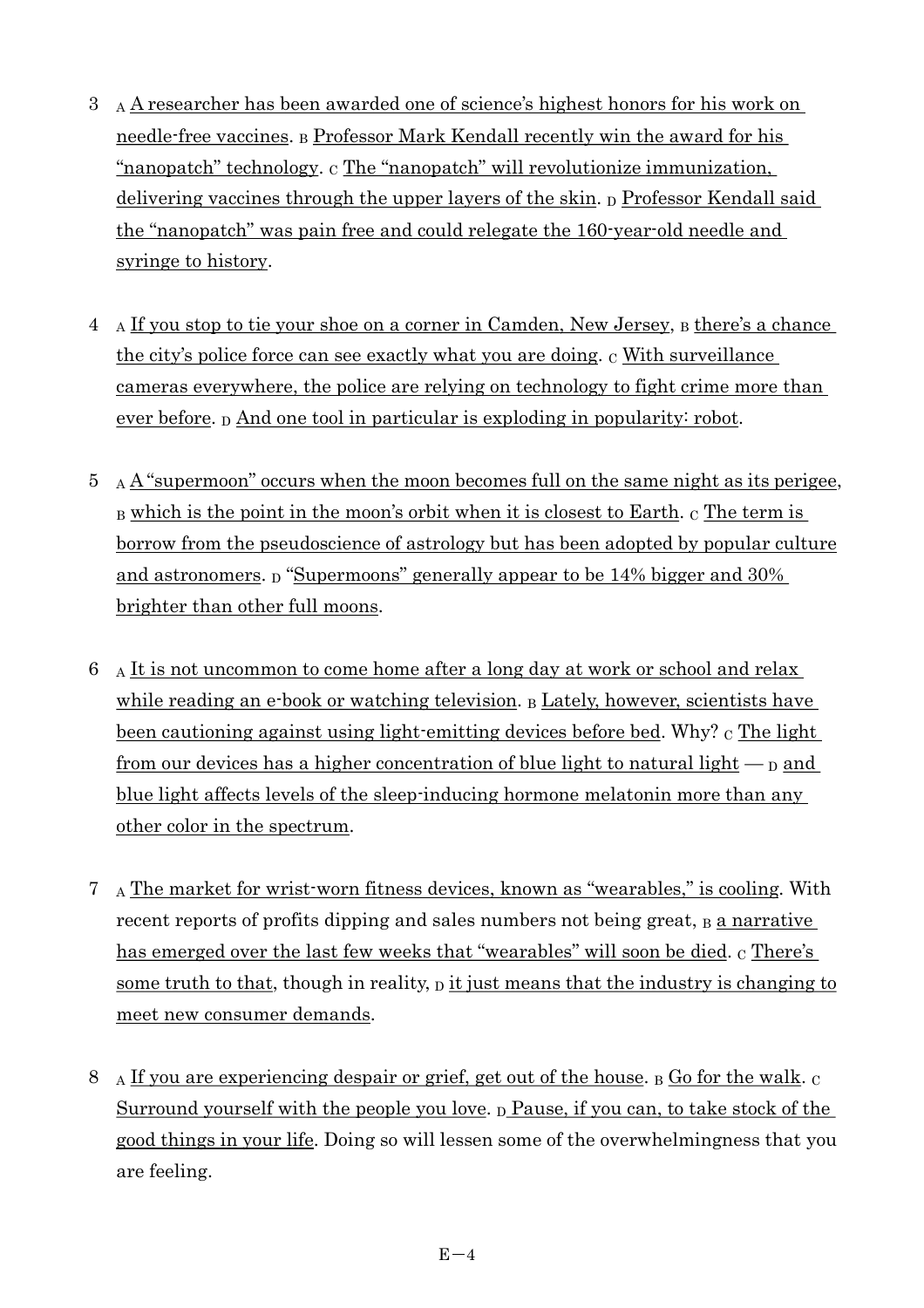- 9 A There is only one predictable thing about Paul Mehta's day  $-$  B its unpredictability.  $\alpha$  Mehta is a senior research scientist in the front lines of cybersecurity,  $\beta$  facing a daily battle on a constantly shifting landscape against the world's best hackers.
- 10 A It wasn't all that long ago that classical music was fun. B People went to concerts for a variety of reasons: to be moved emotionally, to be entertained, and as a social event, to name a few. c Performances were a chance for artists and audiences to connect on a level unattainable in other media.  $D$  But all of that changed in the 20th century when "rules of concert etiquette" began incorporating themselves over performances.

#### IV Choose the most suitable word or phrase from the list to fill each of the numbered blanks in the passage below.

English grammar, beloved by sticklers, is feared by non-native speakers of English. Many of its idiosyncrasies can turn into traps even for the most  $(1)$ speakers.

But some of the most binding rules in English are things that native speakers know but don't know they know,  $(2)$  they use them every day. When someone  $(3)$  one out, it's like a magical little shock.

According to a book called The Elements of Eloquence: How to Turn the Perfect *English Phrase* by Mark Forsyth, "adjectives absolutely have to be in this order: opinion-size-age-shape-color-origin-material-purpose noun. So you can have a lovely little old rectangular green French silver whittling knife. But if you mess with that order  $(4)$  you'll sound like a maniac."

Mixing up the above phrase does, as Forsyth writes, feel inexplicably wrong (a rectangular silver French old little lovely whittling green knife...), though  $(5 \t 5)$ can say why. It's almost like secret knowledge we all share.

Learn the language in a non-English-speaking country, however,  $(6)$  such "secrets" are taught in meticulous detail.

Many English grammar textbooks that are regularly used to teach English to non-native speakers usually  $(7)$  the adjective order in the same way as Forsyth's surprising illumination. Non-native speakers learning English work very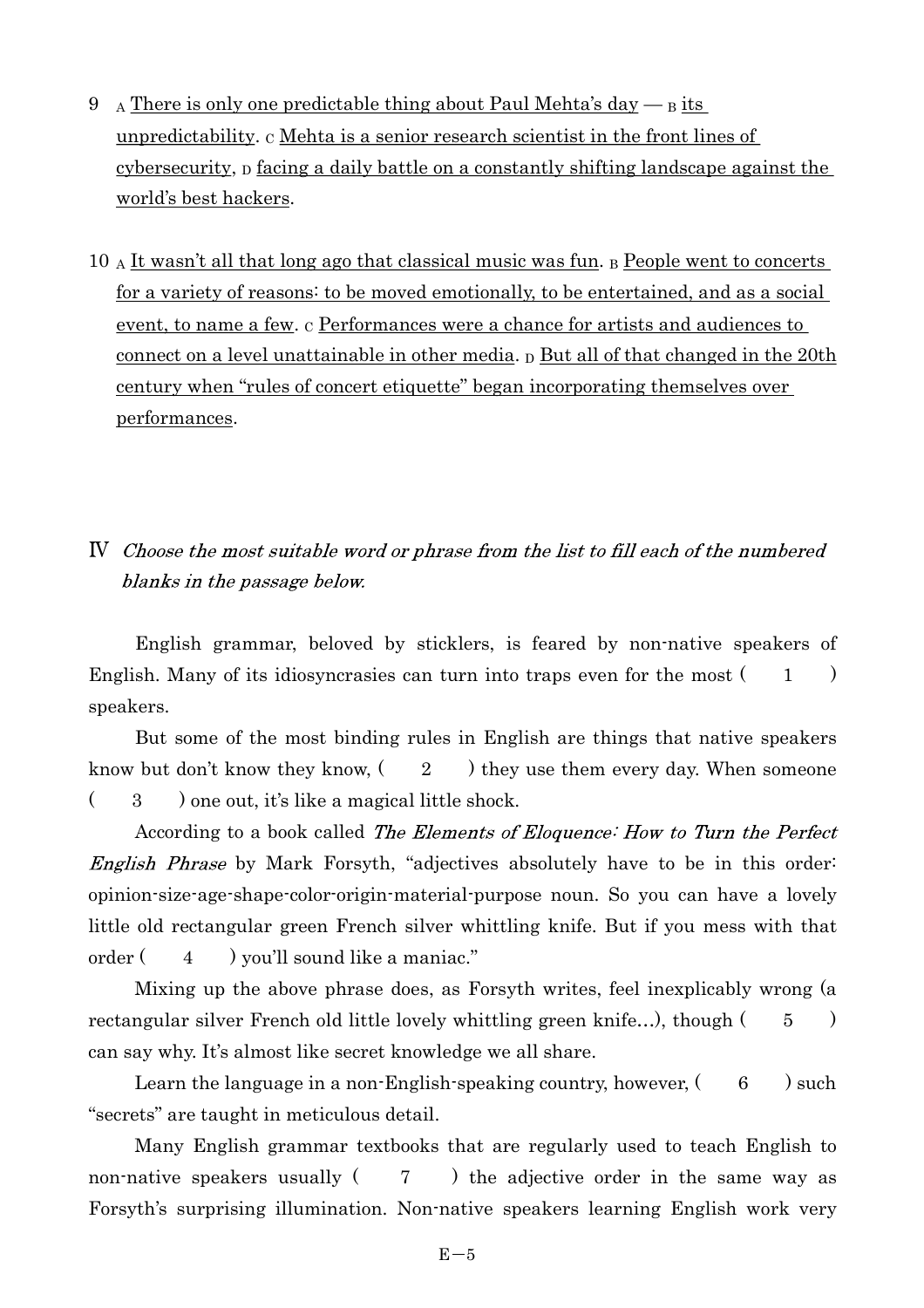hard over the rule, committing it to memory and thinking through the order when called upon to describe something using more than one adjective.

The fact is, a lot of English grammar rules only  $( 8 )$  as a surprise to those who know them most intimately.

Learning rules doesn't always work, however. For syth also takes  $(9 \cdot)$  with the rules we think we know, but which don't actually hold true. In a lecture about grammar, he dismantles the commonly held English spelling mantra "I before E except after C." It's used to help people remember how to spell words like "piece" or "receive," but, Forsyth says, there are only 44 words that ( 10 ) the rule, and 923 that don't. His prime examples? "Their," "being," and "eight."

| $\mathbf{1}$   | A            | adequate       | B        | assuring    | $\mathbf C$ | confident            | $\mathbf{D}$   | intellectual |
|----------------|--------------|----------------|----------|-------------|-------------|----------------------|----------------|--------------|
| $\overline{2}$ | A            | because        | B        | even though | C           | however              | D              | only if      |
| 3              | A            | mentions       | B        | points      | $\mathbf C$ | shows                | $\mathbf{D}$   | tells        |
| 4              | $\mathsf{A}$ | at the most    | Β        | by a nose   |             | $C$ in the slightest | $\mathbf{D}$   | on end       |
| 5              | A            | anybody        | B        | everybody   | C           | nobody               | $\mathbf{D}$   | somebody     |
| 6              | $\mathsf{A}$ | and            | $\bf{B}$ | but         | $\mathbf C$ | or                   | $\blacksquare$ | whether      |
| 7              |              | A arrange for  | B        | fit into    | C           | go on                | D              | lay out      |
| 8              | A            | appear         | B        | come        | $\mathbf C$ | occur                | D              | spring       |
| 9              | A            | disagreement B |          | issue       | C           | object               | $\Box$         | opposition   |
| 10             | A            | admit          | B        | break       |             | control              |                | follow       |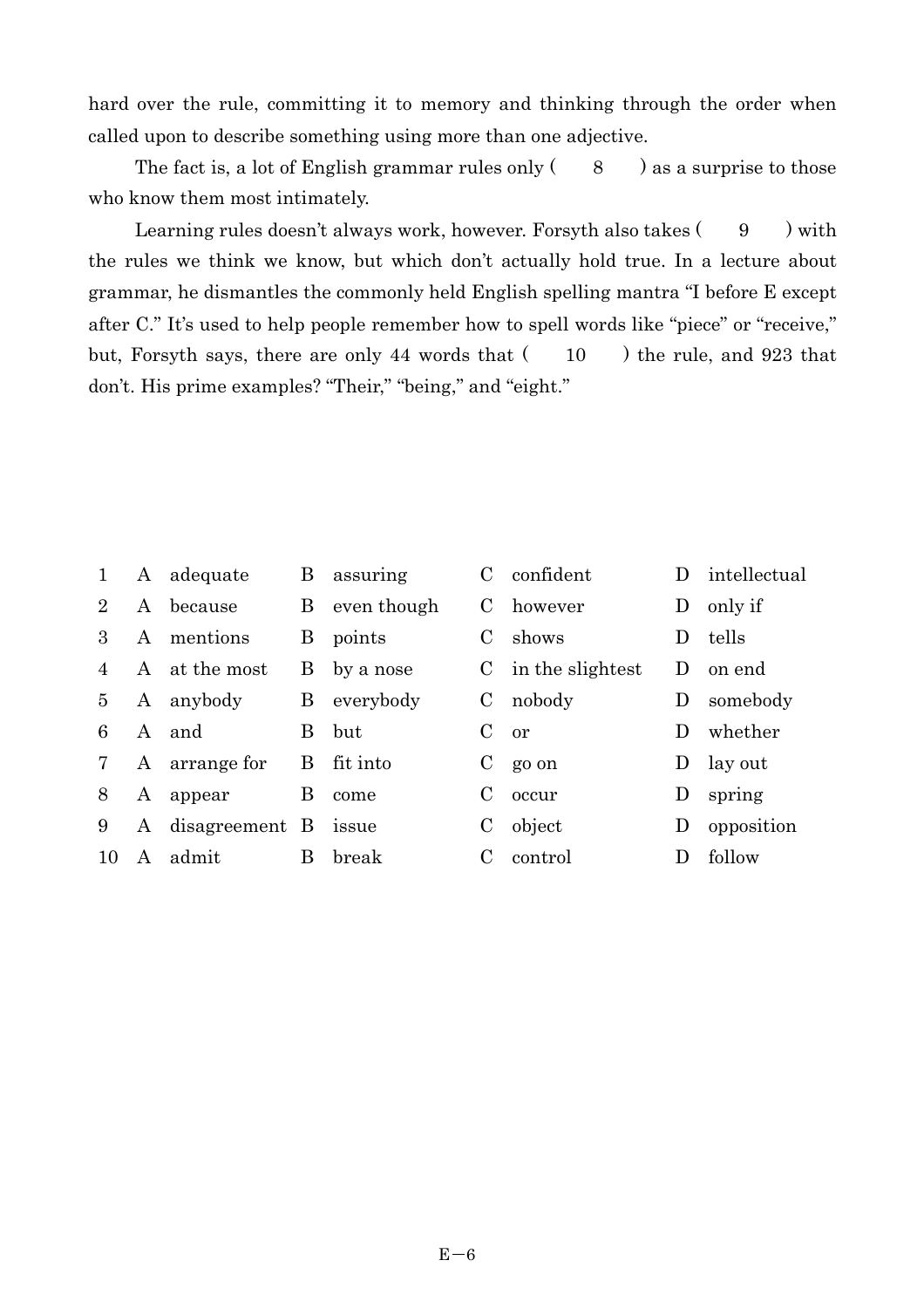V Part I: Read the following passage and select the best answer to each question *listed below it.* 

If you think your oral health is perfect because of your choice of having sugar-free products then you are highly mistaken, warn dental health experts. Sugar-free drinks and foods are as damaging to teeth as the ones that contain sugar.

Researchers at the Oral Health Cooperative Research Center (Oral Health CRC) reached this startling revelation after testing as many as 23 different types of sugar-free drinks, including soft drinks.

These drinks were found to have acidic additives and low pH levels, which are harmful to tooth enamel. The researchers said that we all know sugar is not good for our teeth, but not many know that drinks that are acidic, whether or not they contain sugar, can also be bad for our teeth.

The presence of sugar leads to tooth decay by forming plaque on the tooth surface and converting to acid. The acid in turn attacks teeth by dissolving the tooth enamel's outer layer. Therefore, acidic drinks can erode teeth in the same way.

Many people are not aware that while reducing your sugar intake does reduce your risk of dental decay, the chemical mix of acids in some foods and drinks can cause the equally damaging condition of dental erosion," affirmed Professor Eric Reynolds.

Firstly, the acid will dissolve the tooth enamel's surface and has the potential to reach the level where it can expose the soft pulp inside the tooth. There are many sugar-free alternatives available on the market but Professor Reynolds and colleagues have clearly mentioned in their research paper that many sugar-free products remain harmful to teeth owing to their chemical composition.

The researchers have gone through the studies in the Oral Health CRC in which dental enamel softening and tooth surface loss was measured after teeth were exposed to different drinks. Most of the drinks led to the softening of dental enamel.

No significant difference was found between sugary and non-sugary drinks when it came to which causes more loss of tooth enamel. The Academy of General Dentistry said that the worst time to drink a high-acid beverage is when one is thirsty because that is when the mouth's saliva levels are at their lowest. Saliva helps neutralize acids.

The Oral Health CRC has suggested labels that have detailed information should be present on sugar-free products so consumers can assess them with regard to their tooth health.

Regular checkups with a dentist can help detect dental erosion at an early stage. In light of its studies, the Oral Health CRC is of the view that current product testing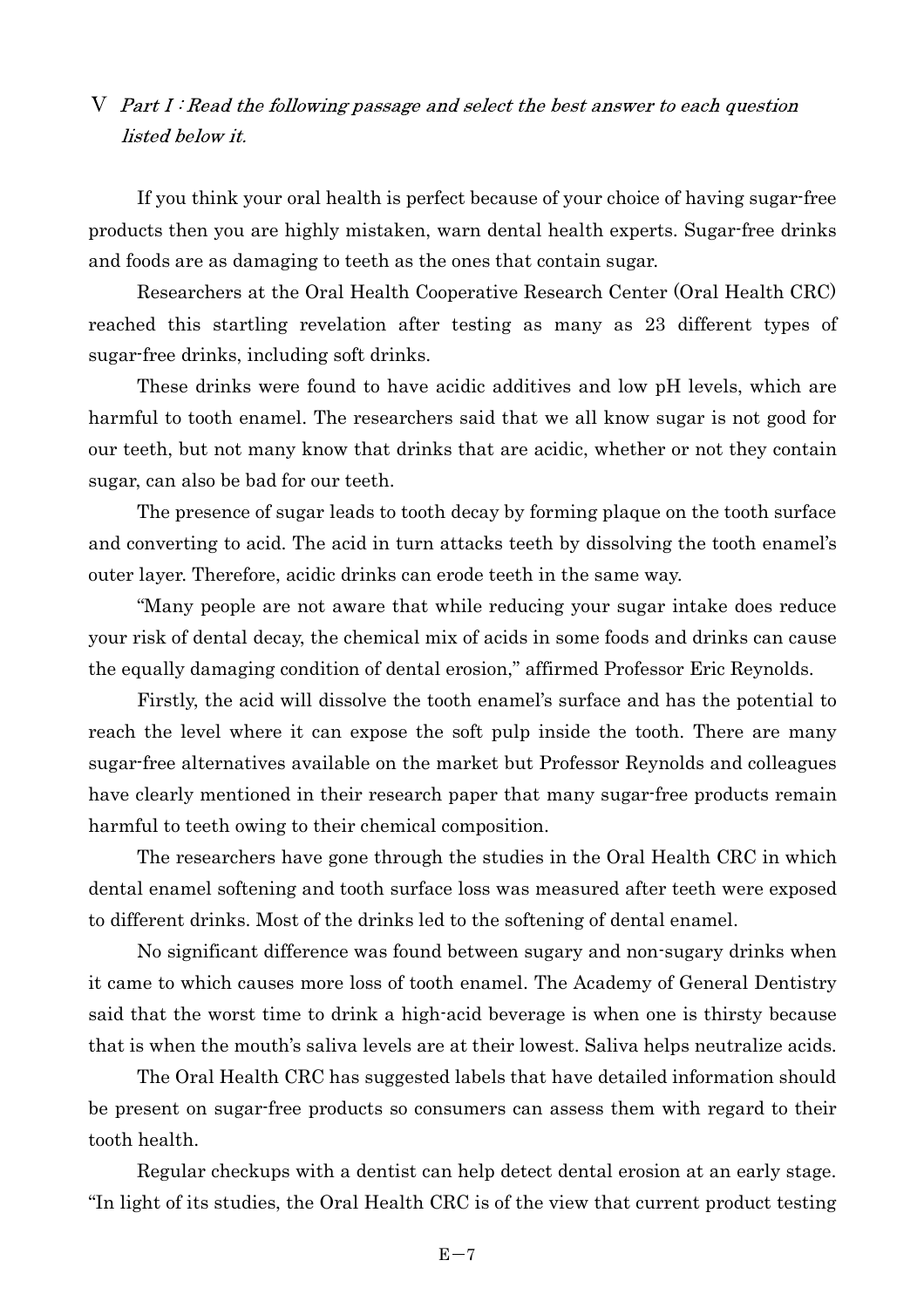and labeling regulations for foods and drinks are not sufficient to enable consumers to make informed choices in order to avoid the risk of dental erosion," concluded Professor Reynolds and colleagues.

- 1 According to the new research, sugar-free drinks can
	- A be as bad to your teeth as drinks containing sugar.
	- B be good alternatives to sugar-rich drinks.
	- C be more damaging than sugar-free foods.
	- D be ideal for your teeth.
- 2 According to the new research, sugar-free soft drinks
	- A contain additives that are not found in soft drinks containing sugar.
	- B have low pH levels because they contain no sugar.
	- C may be acidic because of some their ingredients.
	- D are not known to be acidic and have low pH levels.
- 3 Plaque on the tooth surface is harmful because
	- A it is formed by sugar present in drinks and foods.
	- B it will turn into something that will erode teeth.
	- $C$  it directly attacks the tooth's outer layer.
	- D it reduces the risk of dental decay.
- 4 According to the new research, dental enamel was softened
	- A by most drinks that are not acidic.
	- B mostly by non-sugary soft drinks.
	- C mostly by sugary drinks having low pH levels.
	- D by most of the soft drinks.
- 5 The Oral Health CRC seems to recommend that
	- A there be less emphasis placed on product tests.
	- B non-sugar products have detailed information on their labels.
	- C consumers know that high acidity leads to dental decay.
	- D consumers avoid sugar-rich products.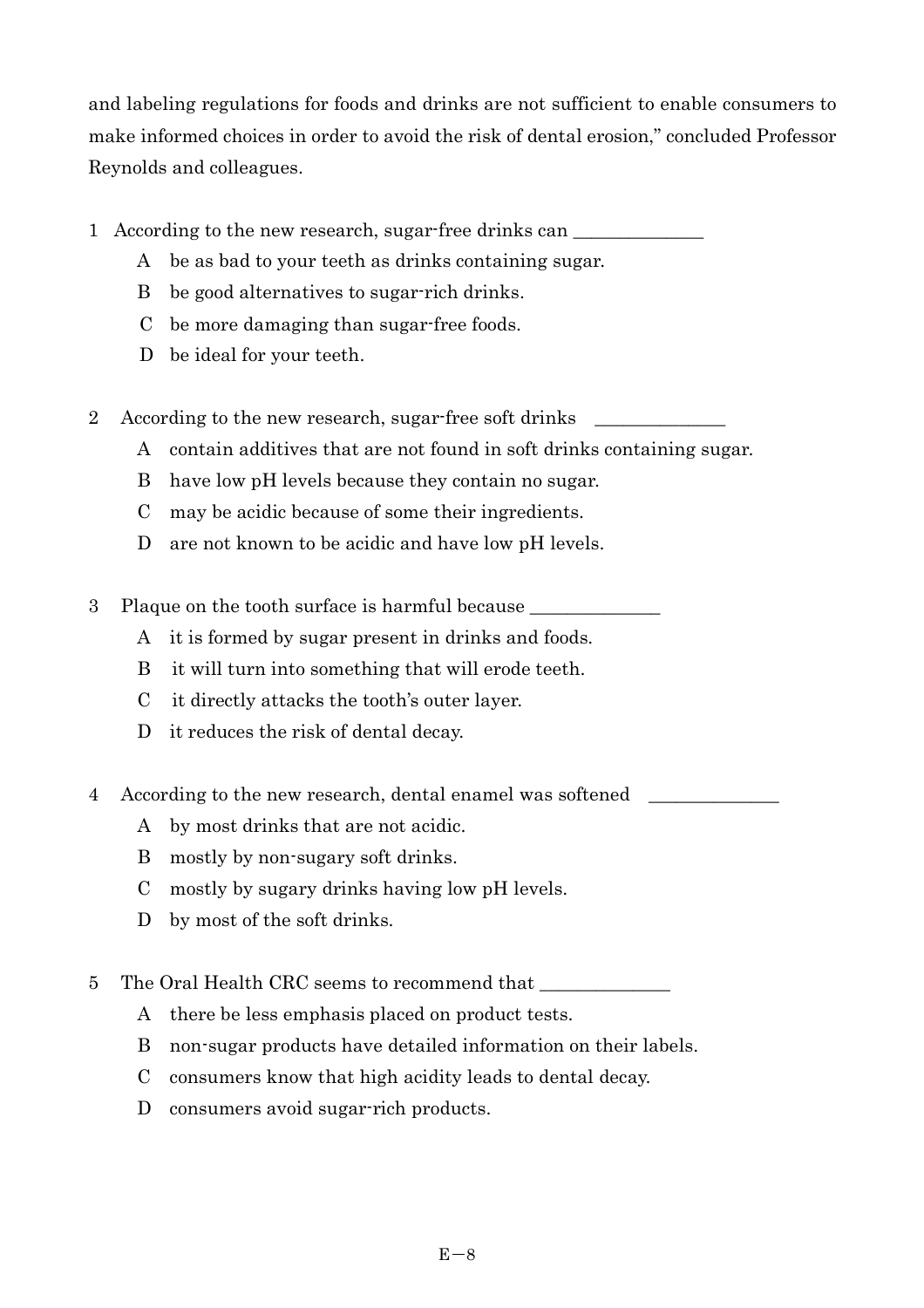$V$  Part II: Read the following passage and select the best answer to each question *listed below it.* 

 Language and thought are quite closely related. Language helps us to represent thought explicitly in our minds. It helps us reason, plan, remember, and communicate. Communication with others gets most of the press when people talk about language. But could it be that the language we use actually causes us to *think* in certain ways? Could the language we speak make our internal representations of ideas different from those of people who speak a different language?

It's true that different languages phrase things differently. But does that mean it is possible to have thoughts in one language that can't be translated into another? Unfortunately most of the people who answer "yes" to this question turn out to have nothing in mind other than single basic word meanings.

It is pretty easy to find words in one language that don't have exact single-word equivalents in another. *Schadenfreude* in German is a famous example. It refers to a kind of malicious pleasure some people find in other people's misfortunes. But does the lack of an exact single-word English equivalent mean that English speakers aren't able to experience that feeling themselves or recognize it in others? Surely not. I believe I just explained in English what Schadenfreude means.

 Another familiar example concerns color. Some languages have far fewer words than English for naming fairly basic colors. While some (like Greek and Russian) have more than one basic word for shades of blue, quite a few others use the same word for both "green" and "blue." Some languages have hardly any color-name words. Does this mean their speakers can't physically distinguish multiple colors? Apparently not. An experiment in the 1960s found that members of a New Guinea tribe (the Dani) whose language named only two colors were just as good at matching a full spectrum of color chips as English speakers.

And lest we forget, I'd better mention the tired old claim that the Yup'ik and Inuit peoples (of arctic Siberia, Alaska, Canada, and Greenland) see the world differently because they have some huge number of words for different varieties of snow. You may be disappointed to learn that there's hardly any truth to the linguistic claim: the family of eight languages of these peoples have only a modest number of snow terms. Four were mentioned in a 1911 description of a Canadian language by the great anthropologist Franz Boas: a general word for snow on the ground; and words roughly corresponding to "snowflake," "blizzard," and "(snow)drift." That was it.

Boas was making a point that had nothing to do with numbers of words or their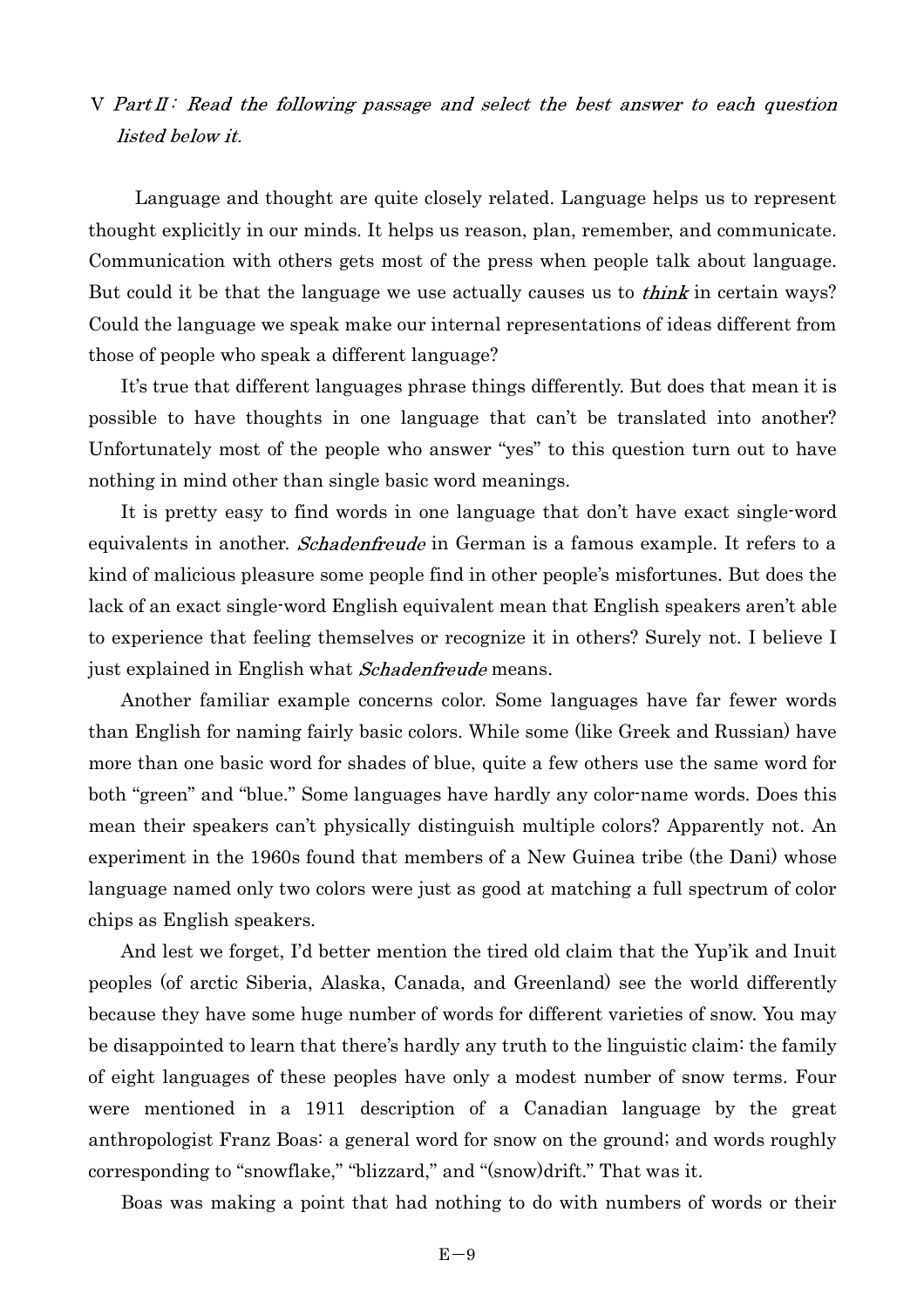influence on thinking. It was about the way different languages draw slightly different distinctions when naming things. But years of exaggeration and embellishment led to a seductive myth that people with no knowledge of the languages of the Yup'ik and Inuit peoples repeat over and over in magazines and newspapers. They report with wonder that the Yupik and Inuit peoples have some amazing number of words for snow, a number that differs wildly from writer to writer: some say dozens or scores while others say hundreds or thousands. They offer no evidence, and they usually ignore the fact that English, too, has plenty of words for snow – words like "slush," "sleet," "avalanche," "blizzard," and "flurry."

- 1 How are we most likely to translate the German word *Schadenfreude* into English?
	- A By using a famous quote
	- B By using a phrase or a sentence
	- C By using exact single-word equivalents
	- D By using internal representations of ideas
- 2 What do we know about speakers of the Dani language?
	- A They can differentiate basic colors as easily as English speakers.
	- B They can't physically distinguish multiple colors.
	- C They do not use the same word for 'green' and 'blue.'
	- D They name various colors whenever they see a new one.
- 3 What is most likely to be one of the main arguments in the book by Franz Boas?
	- A When naming things, different languages draw slightly different distinctions.
	- B Some languages of the Yupik and Inuit peoples have a modest number of snow terms.
	- C The Yupik and Inuit peoples have an amazing number of words for snow.
	- D The way of thinking is influenced by the numbers of color words in a language.